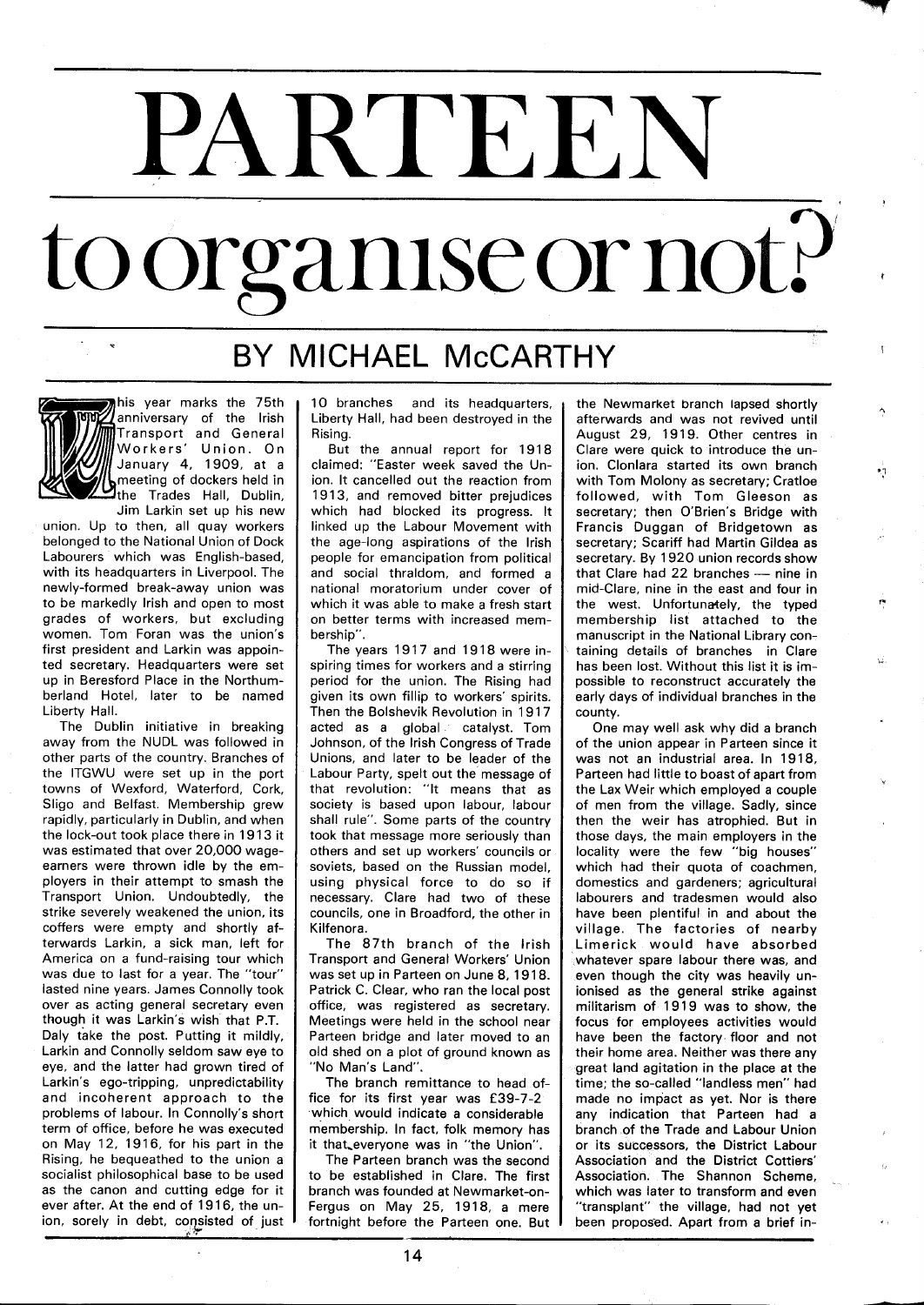

dustrial dispute connected with fishermen on the Shannon early in the century, there is no other record of industrial action in the locality. So, why then was there a branch of the ITGWU established in Parteen?

It is very difficult to pin down a specific reason. The end of World War 1 had brought demobilisation and the fear of recession. Thousands of former soldiers had crowded on to the job market causing greater unemployment and threatening those who already had jobs. The union offered some protection to workers, particularly as many employers were inclined to favour the men who had given service to the Empire; in certain sectors it also gave the prospect of betterment.

The anti-conscription campaign of 1918 helped in its own way to heighten consciousness against British rule. As a result of a meeting between the delegation of the Mansion House Conference, which included Dublin's Lord Mayor O'Neill, de Valera, Dillon, Healy and William O'Brien, and the Catholic Hierarchy, the bishops decided that an announcement would be made at public Masses, in every parish of the

country, of a meeting to be held for the purpose of administering a pledge against cumpulsory conscription. The labour movement, of course, was also busy in this regard. A general one-day strike was called for April 23. The country responded enthusiastically to both initiatives.

Another reason for the founding of a

## **Parteen waterway**

branch in the parish could have been that the trade union organisation and structure provided an acceptable face for other activities mainly of a republican nature. The local Volunteers were quite active and came under the leadership of the famous Brennan brothers of the East Clare Brigade who lived only a few short miles away in the neighbouring twin parish of Meelick. St. Thomas' Island, reportedly, was a favourite meeting place for the Volunteers and it was also used for hiding caches of arms, as there were subterranean passages there. A "Junior" version of the Volunteers also existed in the parish in the form of the scouts (Fianna Eireann), who were used in the gathering of intelligence. There is no doubt that the Transport Union, ever since Connolly's time, had provided a vehicle for republican thought and action; the main local link was the Limerick branch, whose O'Connell Street premises also served as headquarters for the IRA's mid-Limerick Brigade.

It is interesting to note that there was a post office connection with some of this activity.

Pat Clear, the union secretary, was the Parteen postmaster. A telegraphist at the Limerick G.P.O., Bobby Byrne, was a prominent trade unionist and a delegate to the Limerick Trades' Council. He was also a leading republican and was sentenced to 12 months imprisonment after a revolver and ammunition had been found in his house.

Byrne was shot during a rescue attempt at the Limerick Union Hospital, and was brought by the rescue-party to a house in Knockalisheen, less than two miles from Parteen, but died shortly afterwards. On April 9, 1919, the British military authorities proclaimed the city of Limerick a special military area. The Trades' Council, urged on by the republican forces, took immediate and militant action. A general strike was declared which lasted for 11 days.

The same year Michael Brennan and about twenty Volunteers raided the GPO in Limerick and got away with £1,500; they needed the money for arms and, as Brennan later reminisced, he could see no objection to the British providing that money! The raid was successful, primarily because of intelligence supplied to Brennan by Jack Coughlan, a post office employee; in fact, Coughlan was an important wheel in Brennan's very efficient machine.

Most, if not all, of the credit for the founding of a branch at Parteen must be attributed to Pat Clear, the secretary. "A man ahead of his time" is how he is best remembered in the area. Sometimes one hears the qualification, "In those days he was considered a bit of a communist". A "communist" then and for many years afterwards, was a nomenclature for describing someone who was different, who did not fit comfortably into the tramtracked categories of political life, and who was prepared to challenge the vested interests and shibboleths of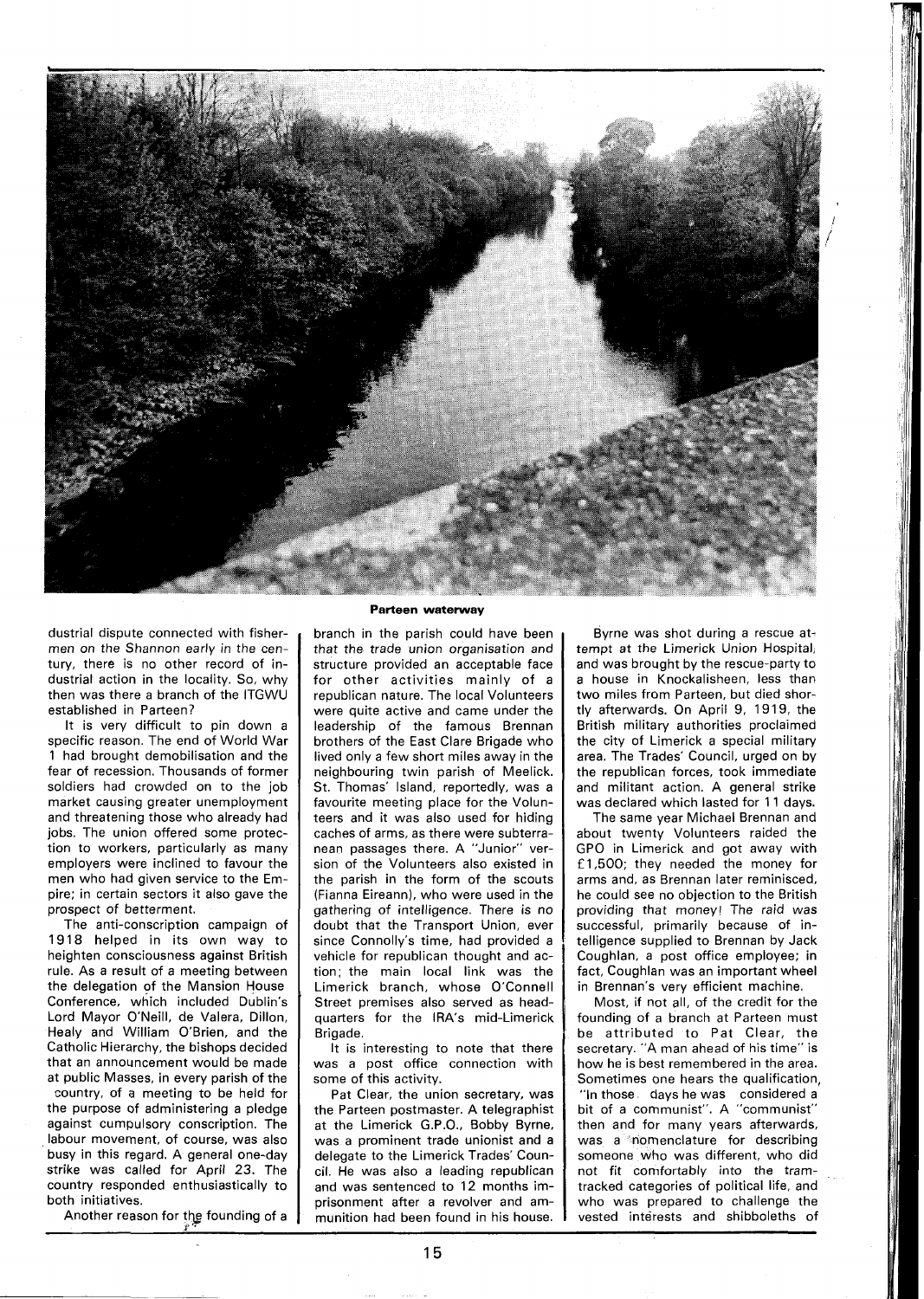society. Clear's politics were republican and labour. His family had been in the area for many years, some of them teaching in the local school which for a while was an agricultural school. At any rate, union records show that Clear was an organiser of no mean ability and that the interests of the working class were his constant priority.

--

Even though most of the union's Clare branches were set up in the countryside the most notable successes were recorded in the towns. From newspaper reports one can see that the most militant trade unionists in 1918 and 1919 were shop assistants, asylum workers, law clerks and domestic\* workers. Agricultural labourers, even though they totalled 40,000 in the union by 1920, could not be induced to make a wage demand in Clare until late 1920. But the union was remarkably successful with other classes of workers: a wage rise of 33-45% was won for trained domestics; 50-125% for shop assistants; 75% for boatmen on the Shannon; road workers in the county were now (1920) getting £1-15-0 to £2-8-0 weekly, compared to  $12/-$  before the war. These achievements were reflected in press reports. A Parteen correspondent wrote in **The Voice of Labour:** "Full steam ahead with this branch. Careless members are stumping up all round. The road workers have through our vigilance department got their working benefit".

The improved fortunes and increased activity of the union, generally, were reflected in the annual report for 1919. Total receipts amounted to f 74,474-1 4-1 0. The report also noted, "The influenza epidemic, which did dreadful havoc in many of the Irish towns, was chiefly responsible for raising the outlay on Mortality Benefit to E 3,281 - 10-0." Parteen branch is not listed among the recipients of this benefit which would indicate that its members escaped the worst of the epidemic. In fact, the year 1919 marked the highest point in financial terms for the Parteen branch, with its remittance to Head Office totalling f 88-4-0, which was double the figure for the year 1918. The following year, 1920, saw £82-12-8 being forwarded to Liberty Hall, now rebuilt after having being demolished during the Rising.

The year 1921 marked the beginning of the end, in financial terms, for Parteen branch. Only £51-3-7 was forwarded to Head Office, with £4-10-0 received from Dublin,. There are a variety of reasons for this drop in remittance. Firstly, the Black and Tan terror campaign which seriously disrupted social life in the country began in September 1920; the Transport Union was singled out for indiscriminate harrassment. Branch offices were frequently raided and burned down by the crown forces. Senior executives of the Union were arrested and imprisoned. For example, William O'Brien, general treasurer, was arrested in Dublin and later released on hunger strike from Wormwood Scrubs jail; Cathal O'Shannon, editor of **The Voice of Labour,**  was picked up in London and later released on hunger strike from Mountjoy Jail. In reply to harrassment at local level, the East Clare Brigade defended and counter-attacked as best it could. An ambush on the Black and Tans at Glenwood left six of the Auxiliaries dead and their transport in flames. In reprisal, thirty-six houses in the locality were set on fire.

The net effect on the Transport Union of this campaign of terror was that membership dropped throughout the country and so did attendance at branch meetings. Consequently, finance suffered and hence the decreased remittance to Head Office. A second reason for the drop in returns was that money was scarce anyway. The country was in the grip of post-war recession which was hitting employers and employees alike. Agricultural prices reflected the decline in the economy as did unemployment figures prices reflected the decline in the<br>economy as did unemployment figures<br>- 58,000 were out of work at the end<br>of 1920 riging to 113,000 at the end of 1920, rising to 1 13,000 at the end of 1921. The agrarian agitation which hit Clare in early 1920 disappeared practically, and the radical trade unionism which characterised the previous two years was replaced by a more cautious, conciliatory and tentative approach. The annual report for 1921 reluctaritly admitted:

"To assert that no wage reductions were sustained in Ireland during the year under review would be too sweeping, for in a few districts organised men had to give away something, but this was almost altogether due to good Union men suffering for the sins of slackers, and it can safely be declared that, where organisation was good, wages were not impaired, and that, all round, a standard of life far superior to the inadequate pre-war one was still secured".

There were other events happening in Parteen during 1921 which were a cause for concern. **The Voice of Labour** carried the following brief report:

"Pa Lane made an attempt to come at the blind side of the Parteen boys by employing another non-Union man, but Tommy Philips was too yorky for him. Good man Philips! Nearly as good as Guinane's slobdoleger to Moroney".

This was followed by another rather cryptic note on November 12: "Canon Russell, P.P., and the local teachers have processed three members of Parteen branch (writes a local correspondent) for £50 damages. With the Editor's permission, we will prove in next week's issue to the satisfaction of everybody, who the aggressors really are".

For one reason or another, nothing on Parteen appeared in the next issue, but the promised disclosures did appear in the issue for November 26 under the heading "Workers Fighting Bosses on All Ireland Fronts". The report began by stating that the branch<br>had been started three and a half years ago and that meetings had been held weekly in the local school. This was i allowed to continue for eight months until:

"Fr. Russell, P.P. shifted us from the school 'for fear the Commissioners of National Ecucation would come at him'. We asked that Board for permission, and they referred us to Fr. Russell and stated that they wouldn't interfere. Fr. Russell was approached again and wouldn't budge. Fr. Russell was asked for an old house near the chapel, and he answered by dismantling this old house. Shortly afterwards, our branch took refuge in an old disused shed on the school premises; spent f 10 in improving same; cut weeds and nettles,which were six feet high, near it and held meetings there. Result: Secretary Clear processed for £50 damages, ejectment, etc. Fancy, being processed for £50 after spending £10 on improvements! The proceedings in the County Court were a farce. 'Our solicitor admitted' that defendant 'only' did **f** 5 damage. It would be interesting to know who paid for his 'admission'. Needless to say, the case was appealed to a higher court, and it came before Lord Justice O'Connor. That gentleman swept aside the charge of stealing and housebreaking and gave Fr. Russell possession of the shed and all the tall nettles we hadn't time to cut. His Lordship also stated that Fr. Russell should be proud to have a branch of the ITGWU in his parish, and prouder still that its members wouldn't tolerate any slur on them. As it was pointed out to the judge that the school, sheds, and two acres of land, were given for the education of the poor of the parish, he instructed the secretary how to get possession if we have a claim. We should get in touch with the Commissioners of Charitable Donations and Bequests, he advised. This we did. We understand that the Charity was not registered with these Commissioners. When we got notified of this, our branch held a special meeting and decided that its members, representing the poor of Parteen had a greater claim on the sheds and land than the farmers and people outside the parish, and then and there took possession of their own. Canon Russell, P.P., Mr. Kyran Kelly, N.T., and Miss O'Sullivan, N.T., are the plaintiffs in the case now to

ņ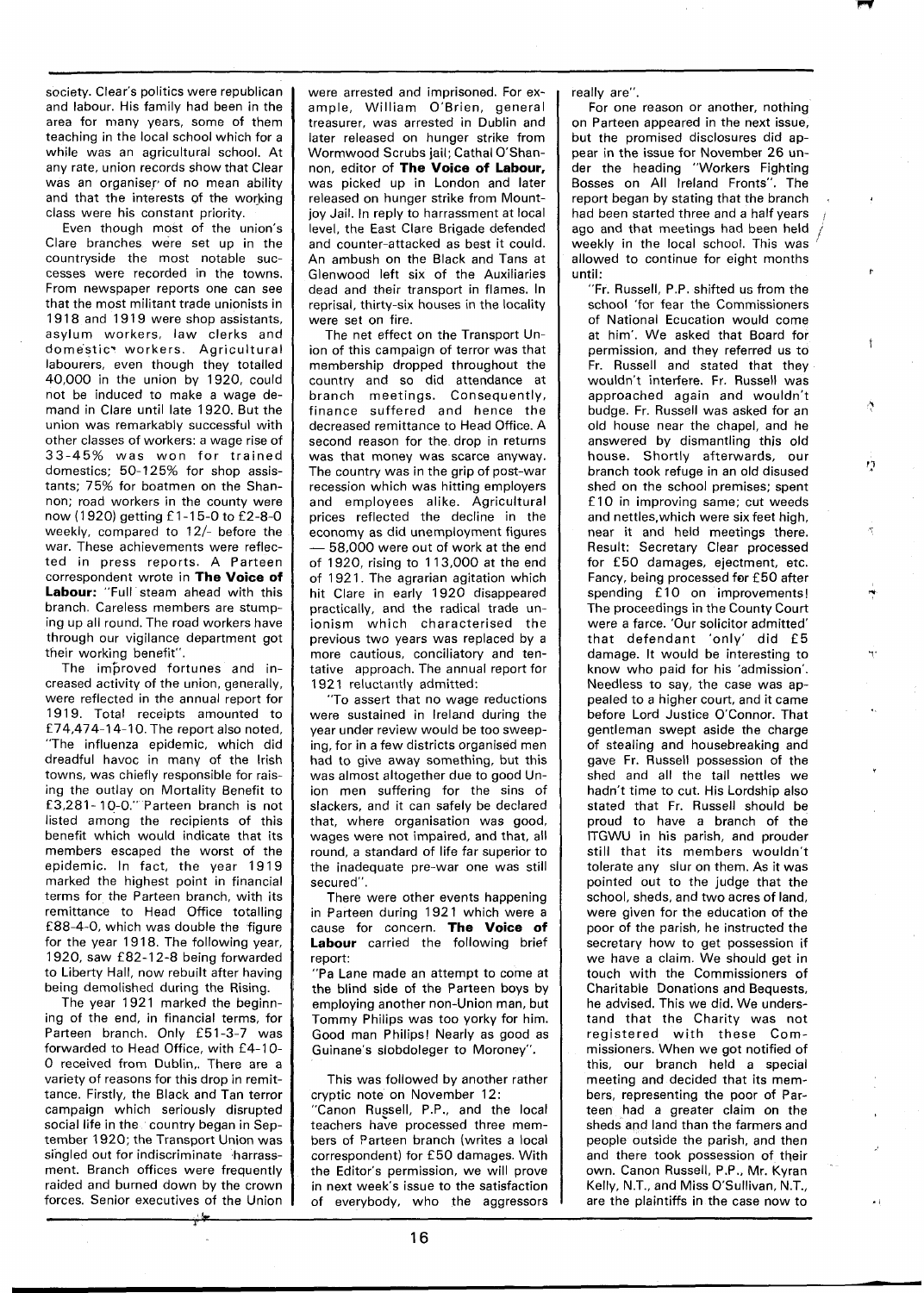

**The Parteen rugby team. Pat Clear is seated third from right in the middle row.** 

be tried. The only alternative for our branch was to get an injunction against Canon Russell for breach of trust. This would cost **f 50** at least, we are informed.

In spite of the fact that we are being driven from post to pillar - even though we have been wrongly accused and charges brought against<br>us which haven't been substantiated<br>or withdrawn — we are ready to<br>give un full and complete possession us which haven't been substantiated<br>or withdrawn - we are ready to give up full and complete possession of this property to Canon Russell provided he uses it in the interests of the poor of Parteen".

This report was followed by another from Parteen on December 10: "Every department in Parteen is manned by the Boss Class. The District court which tried our Schools Allotment case was ruled by "Canon" law. Still we hold the fort, and we intend to. Some of the bosses got our Flag and made ribbons of it at a local re-union of the Die-hards". The Die-hards were hard-line Republicans.

The **Voice of Labour** carried another report from Parteen on December **17, 192** 1, which indicated that things were not likely to improve in the district for some time: "We are looking forward to a glorious peace in Parteen. A Parish Court has been formed. At its formation, the Very Rev. Canon Russell stated that he 'expects to have to go to law from time to time with the labourers'. Fellow workers, the labouring class represent over **60%** of his parishioners. Wouldn't someone tell him to let the farmers do their own dirty work".

The annual general meeting of the branch was held on January **6, 1922. The Voice of Labour** carried the following brief note announcing the meeting: "Members of the defunct Gardeners' Society and Motor Workers' Union have promised to join 0BU.Drastic changes are to be made in the personnel of branch committee. That's all". Unfortunately, **The Voice of Labour** did not carry a report of the proceedings of the annual general meeting so we know very little about what changes were made.

Apparently the branch was still quite healthy three months later when the **Limerick Echo** carried a report of a meeting presided over by Michael Keegan. A decision was taken at the meeting to press the Meelick District Council to formulate a scheme for the erection of **20** labourers' cottages. A number of houses, which had previously been condemned by sanitary inspectors were still being occupied by labourers and their families. Mr. E. O'Brien, vice-chairman of the Council, attended the meeting and promised to help.

**The Voice of Labour** for May **20**  contained an interesting report from neighbouring Clonlara: "A big procession was held on National Stoppage Day, May **I** st. The Red Flag headed the parade and all businesses closed in the area as well as the local creamery".

The year **1922** saw the withdrawal of British forces from Ireland and the acceptance of the Treaty. It also saw the most bitter Civil War which resulted in the deaths of nearly **5,000**  Irishmen. It was a most difficult time. for the ITGWU. Members of the union were divided into pro- and anti-Treaty loyalties. The fact that the economy was in tatters and that unemployment was rife contributed to the general chaos and compounded the difficulties for the ITGWU.

Parteen had its own disruptive spell during this time. A curfew was imposed in the Blackwater area. The **Limerick Echo** and the **Limerick Leader** carried the following proclamation:

"Owing to the continuous disturbance and firing of shots in the Blackwater area over land disputes, we the undersigned, while regretting having to take such action, feel it our duty, under the circumstances, to proclaim curfew on Blackwater es-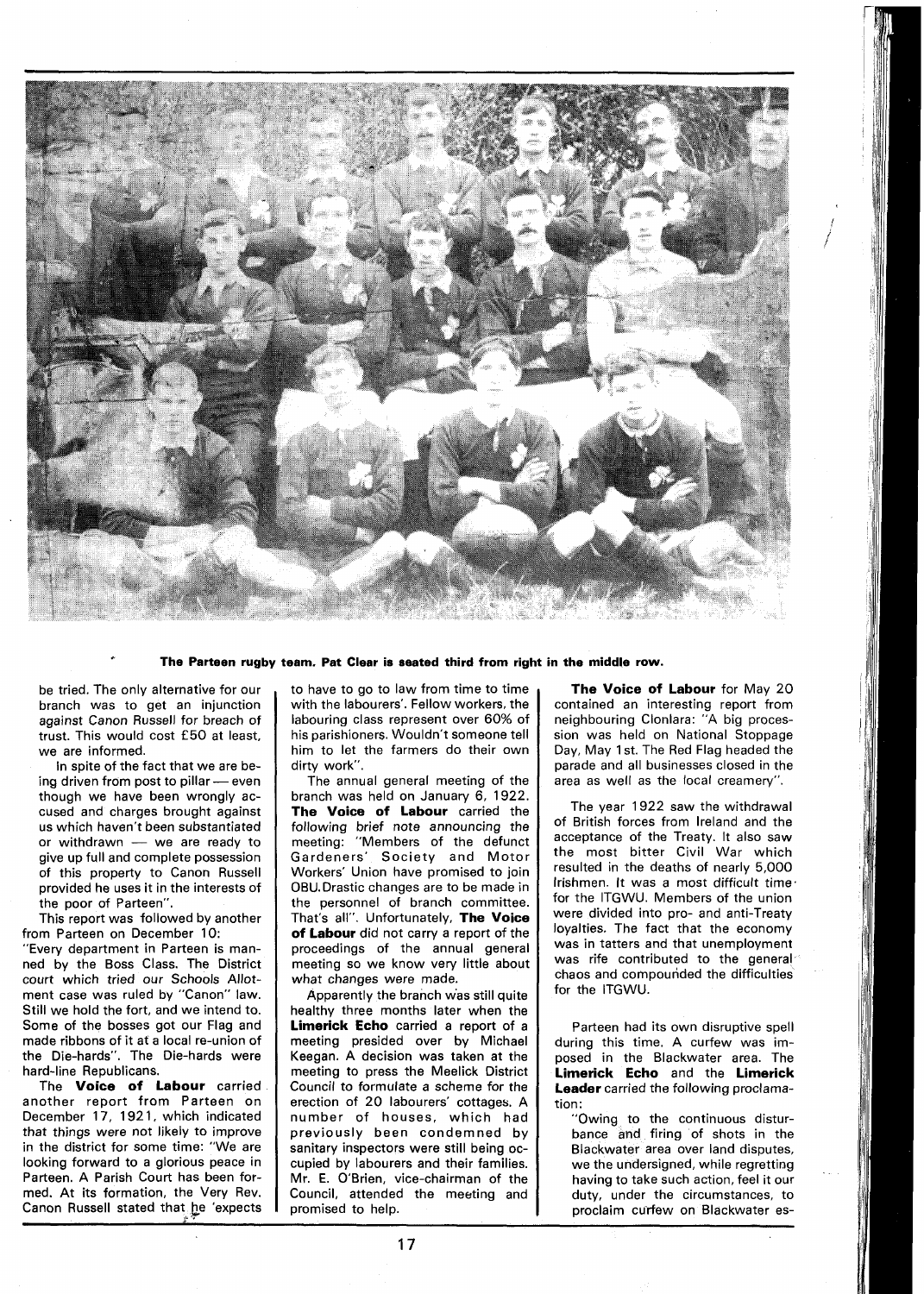tate and that all people therein remain indoors from 8.00 p.m. to 5.00 a.m. And we therefore order that all persons in possession of arms in the proclaimed area will hand them to the Company Captain of their area. All persons not complying with this order shall be seriously dealt with. Signed: Commandent Naughton

> Cantain Larkin Captain Ryan. 2 Bats, 3rd

Brig., 1st. Western Division". Cattle driving had also begun to

reappear in the area which would indicate that men's minds were far from constitutional politics at the time.

General Michael Brennan, along with three other generals of the regular IRA, made the following proclamation in Ennis on Wednesday, April 26, 1922, and it was carried by the local newspapers on the following day:

'Owing to the increasing frequency of cattle driving in Clare and the danger of very serious trouble arising from it we find it necessary to call an immediate truce to cattle driving and interference with land for a period of three months until there is a settled government in the country. At the end of that period we pledge our honour to use all our influence with the Ministry of Agriculture to have our lands which ought to be the peoples' property purchased and divided. We pledge ourselves to use all our influence to obtain land for every man who has a moral or legal claim to it. We issue a solemn warning that persons engaging in cattle driving between this and August will do so at their peril, as drastic action will be taken to enforce this proclamation".

These proclamations, by and large, seemed to have worked and the only record of subsequent collective action by Parteen men was the burning of the local RIC barracks in July, 1922.

In October of the same year The Voice of Labour had this report from Parteen: "Here we are bobbing up again after a very black summer, with our old enemy Pa Lane in the offing all the time. He has allied himself with two other farmers, and all three have Labour Exchange importees. Well, well! There was a time when they wouldn't have to pass Martin Clohessy's for a man. Afraid we will have to pay another visit to the boiler house to disinfect it. A couple of more feelers wouldn't be out of place just to show that we are not downhearted and to scatter "the vermin".

In spite of the varied turbulence of 1922, Pat Clear skillfully piloted the branch though its difficulties, returning a creditable £52-18-0 to Head Office for the year, receiving £11-5-0 in benefit. This remittance was considerably down on previous years but one could expect some shortfall when prevailing circumstances are taken into account.

On a wider canvas, 1922 also saw the setting up of the ITGWU Council. The Clare Champion of February 22 reported on a meeting which had taken place in Liberty Hall, Ennis, on February 19, attended by two delegates from each branch in the county. Paddy Hogan TD was appointed President of the Council. James O'Donnell, vice-President, and Michael MacMahon, Secretary. Hogan was also the founding secretary of the Ennis branch of the union, established on February 18, 1919. An executive of 12 was appointed to the council which was to prepare the rules and constitution for the new body; these would be submitted to the next general meeting for approval. The establishment of the Council reflects a move by the Transport Union, not only in Clare, but elsewhere, to distance itself from Trades' Councils, principally because of the antagonism between the "One Big Union" and the many smaller councils of lesser unions. Some leading ITGWU officials looked on many of the trades councils, Ennis Council included, as being reactionary and an unnecessary brake on them in the pursuit of their own political and economic goals.

Parteen branch shared the common depressing lot of practically all other branches in 1923 when the economic fortunes of the country were at their lowest. Unemployment was rampant and wages had plummetted. Internally, the union was also in trouble. Larkin had just returned from America where his labour activities had caused him to spend a term in Sing Sing prison. His homecoming resembled the Rip van Winkle saga. Even though, technically, he was still general secretary of the union and was quite prepared to wield power, very few were prepared to accept him. By March 1924 he was expelled from the union and within a short time the internal affairs of the ITGWU were given a public airing as O'Brien and Larkin fought it out in the courts. It was a sad period and led to the founding of the Federated Workers' Union of Ireland. The One Big Union had fractured, irrevocably.

In 1923, Parteen branch was also having quite a traumatic time. The only official indication of this trauma is contained in the annual report. Returns to Head Office totalled £48-16-6, while £13-10-0 was received from Dublin. More significantly, Pat Clear's name was omitted from the list of branch secretaries: no secretary is named in the annual report. Neither is there a secretary named for the following year when returns had dropped to £6-15-9. Nor is there one mentioned for 1925 when there was no remittance recorded. A report in The Voice of Labour of February 17, 1923, provides an explanation for this downward spiral:

'We don't wish to minimise the fact that this Branch has had a very severe shaking owing to unemployment, importation of workers, and general disorganisation. Several movements have been got up in this area to benefit the 'small man' during the past 25 years. Through the instrumentality of the 'upper ten' those movements are not in existence today. Consequently, when this Branch was put in motion the first thing it discovered was that the majority of wage earners were ashamed to admit what their conditions of labour were.

Now the 'upper ten' appear to be on the ascendant again, and unless vigorous steps are taken to combat their designs on our Union our last state will be worse than our first.

We have extended the operations of the Branch over practically the whole of the Meelick Rural District and formed Sections of Clonlara, O'Brien's Bridge, Cratloe, and Parteen with a Central Committee to meet every month. A Vigilance Committee has also been elected to commence operations immediately.

Mr. Patrick Hyland, Clonlara, and Mr. Edmund Power, O'Brien's Bridge, are respectively our new Chairman and Vice-chairman".

From the court case already mentioned, one can deduce that the "upper ten" refers to certain of the landed gentry and local clergy who would prefer to be rid of the union; a vigilance committee was already in existence for the local branch, but with the fusion of branches in this new arrangement, the committee was given a wider base and a larger spread. The amalgamation of a number of branches was in line with current union policy to move away from the five miles radius which had been the norm for single branches heretofore.

The last and final report in The Voice of Labour on the Parteen branch is dated February 24, 1923, under the heading "Reconstruction in Parteen". It begins by stating that the duty of the vigilance committee was to look up slackers. But even here things were not going well. "It was arranged that two men from Cratloe and two from Parteen would meet at Cratloe to commence operations. The Parteen men did not arrive yet. Why? O'Brien's Bridge and Clonlara at the other end are working well. More Power Ned!" Unfortunately, for the next two years The Voice of Labour contains no record of union activities in Parteen. The only source of information is the annual reports and these are quite anorexic. The report for 1925 would seem to indicate that by then the branch had died as there is no entry under "remittance", nor is there any